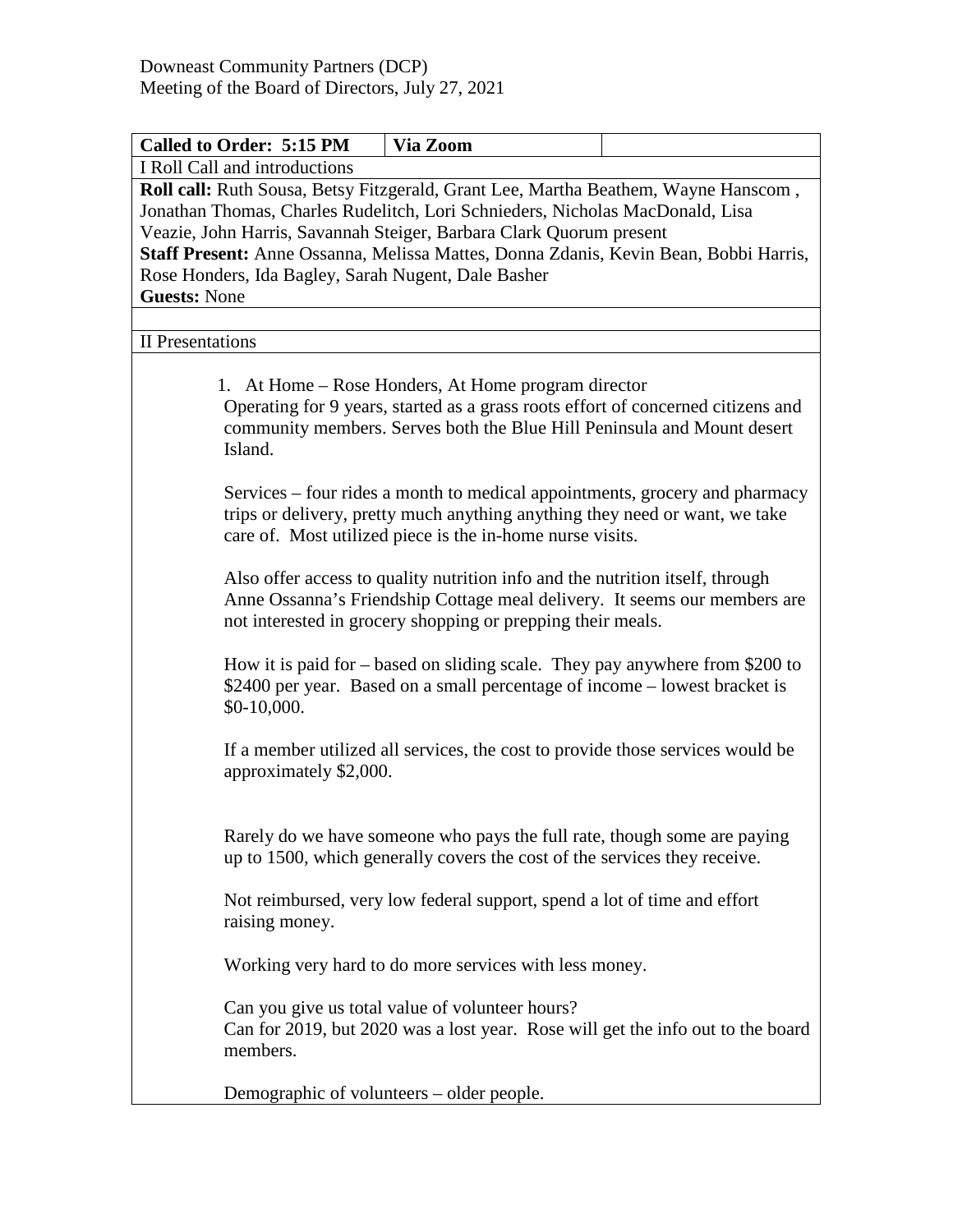Ť

|                    |                                                                                                                                                                                        | First fall Rose was here, she started to build a relationship with George<br>Stevens Academy. That lasted 4 months until the pandemic hit.<br>Are volunteers able to be reimbursed for mileage?                                                                                                                                                                                                                                                                                                                                                                                                                                                                                                                |  |  |
|--------------------|----------------------------------------------------------------------------------------------------------------------------------------------------------------------------------------|----------------------------------------------------------------------------------------------------------------------------------------------------------------------------------------------------------------------------------------------------------------------------------------------------------------------------------------------------------------------------------------------------------------------------------------------------------------------------------------------------------------------------------------------------------------------------------------------------------------------------------------------------------------------------------------------------------------|--|--|
|                    |                                                                                                                                                                                        | Yes.                                                                                                                                                                                                                                                                                                                                                                                                                                                                                                                                                                                                                                                                                                           |  |  |
|                    |                                                                                                                                                                                        | How did pandemic affect things?                                                                                                                                                                                                                                                                                                                                                                                                                                                                                                                                                                                                                                                                                |  |  |
|                    |                                                                                                                                                                                        | Volunteers stopped, clients needed more services. Rose utilized internal<br>connections to meet the needs of the clients.                                                                                                                                                                                                                                                                                                                                                                                                                                                                                                                                                                                      |  |  |
|                    | Lori has interns who need experience, can she send them to Rose? Yes,<br>though not if they need social work supervision, Rose's license is conditional.<br>She and Lori will connect. |                                                                                                                                                                                                                                                                                                                                                                                                                                                                                                                                                                                                                                                                                                                |  |  |
| $\mathop{\rm III}$ |                                                                                                                                                                                        | Items for Board Action                                                                                                                                                                                                                                                                                                                                                                                                                                                                                                                                                                                                                                                                                         |  |  |
|                    | 1.                                                                                                                                                                                     | Resolved, to approve the Board Meeting Minutes from 6/29/2021.<br><b>Discussion: None</b><br><b>Action:</b> Lori made the motion to approve the minutes as written, John H<br>Harris seconded.<br><b>Motion passed.</b>                                                                                                                                                                                                                                                                                                                                                                                                                                                                                        |  |  |
|                    | 2.                                                                                                                                                                                     | Resolved, to approve the Community Action, CSBG Work Plan for the<br>period of 10/21-9/22.<br>Discussion: this is to renew CSBG contract. In process of updating<br>budget. Very close to what we have used for this past year. Changed one<br>area – not spending the 1600 allocated to HHG. The time it was paying<br>for is not needed. Moved that money over to Elder Services. Same<br>amount of money in this contract as last year. Narrative created for the<br>state is included in your packet following the budget.<br><b>Action:</b> Barbara Clark made the motion to approve the Community<br>Action, CSBG Work Plan for the period of 10/21-9/22. Jonathan Thomas<br>seconded.<br>Motion passed. |  |  |
|                    | 3.                                                                                                                                                                                     | Resolved, to approve DCP Sign-On Bonus Policy, dated 7/20/21<br><b>Discussion:</b> Do we want to stretch out the payment time frame to get more<br>retention? This is already longer than what we originally had. Not for<br>every position, director has to make a decision to request it. Has to be<br>reviewed and approved, used if needed to get qualified candidates to<br>apply.                                                                                                                                                                                                                                                                                                                        |  |  |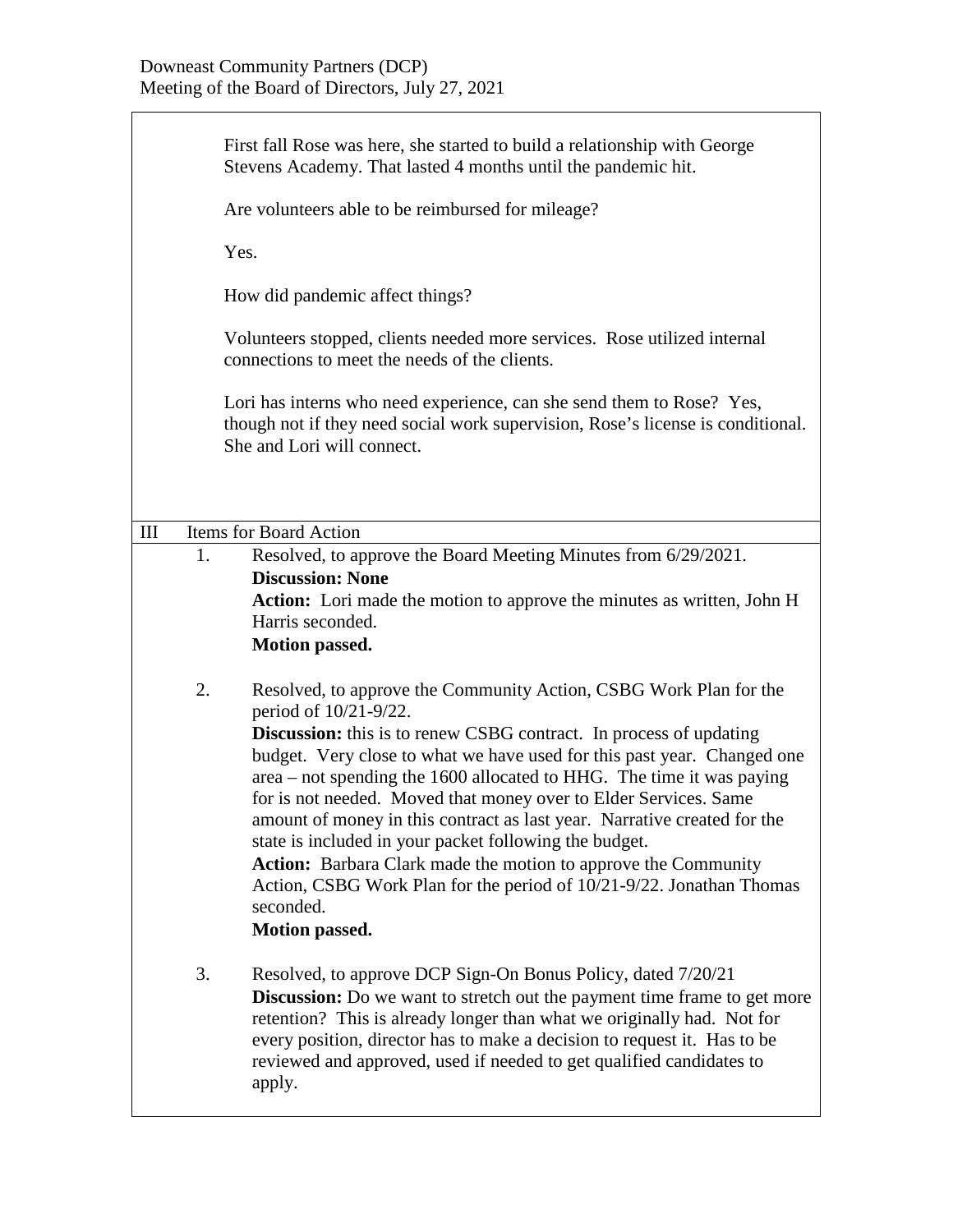|    | Market is very tight, trying to be competitive, doing some radio ads.                                                                                                                                                                                       |
|----|-------------------------------------------------------------------------------------------------------------------------------------------------------------------------------------------------------------------------------------------------------------|
|    | If we send Lori a poster of job openings, she will post it on the bulletin<br>board at UMM.                                                                                                                                                                 |
|    | <b>Action:</b> Martha Beathem made the motion to approve the DCP Sign-On<br>Bonus Policy, dated 7/20/21. John Harris seconded.<br><b>Motion passed.</b>                                                                                                     |
| 4. | Resolved, to approve Paid Time Off (PTO), Sick and Holiday Policy<br>Benefit Eligible Staff (Full Time Staff), dated 7/9/21.<br><b>Discussion:</b> have seen this policy before. The chart shows how much<br>time the employee earns for every hour worked. |
|    | What we are changing now is to include Juneteenth as a holiday.<br>Discussions included should we remove the floater? But that is for<br>diversity to celebrate other holidays.                                                                             |
|    | Other changes – part time employee's PTO will not paid on leaving.                                                                                                                                                                                          |
|    | Some board packet copies were illegible due to copier.                                                                                                                                                                                                      |
|    | Why do we have 15 minute increments?<br>Because our time sheet system can handle it, and people don't always<br>need a full hour.                                                                                                                           |
|    | Made holiday policy uniform across the organization.                                                                                                                                                                                                        |
|    | If employee has over 440 hours 80 hours rolls to sick leave $-$ is this the<br>only sick leave?                                                                                                                                                             |
|    | Yes.                                                                                                                                                                                                                                                        |
|    | In the chart for full time staff do they start earning PTO when they first<br>join?<br>$Yes$ – upon hire.                                                                                                                                                   |
|    | <b>Action:</b> Charles Rudelitch made the motion to table the Paid Time Off<br>(PTO), Sick and Holiday Policy Benefit Eligible Staff (Full Time Staff),<br>dated 7/9/21. Nick MacDonald seconded.<br>Motion to table passed.                                |
| 5. | Resolved, to approve Paid Time Off (PTO), Sick and Holiday Policy For<br>Employees Working Fewer Than 30 Hours A Week (Part Time Staff),<br>dated 7/9/21.                                                                                                   |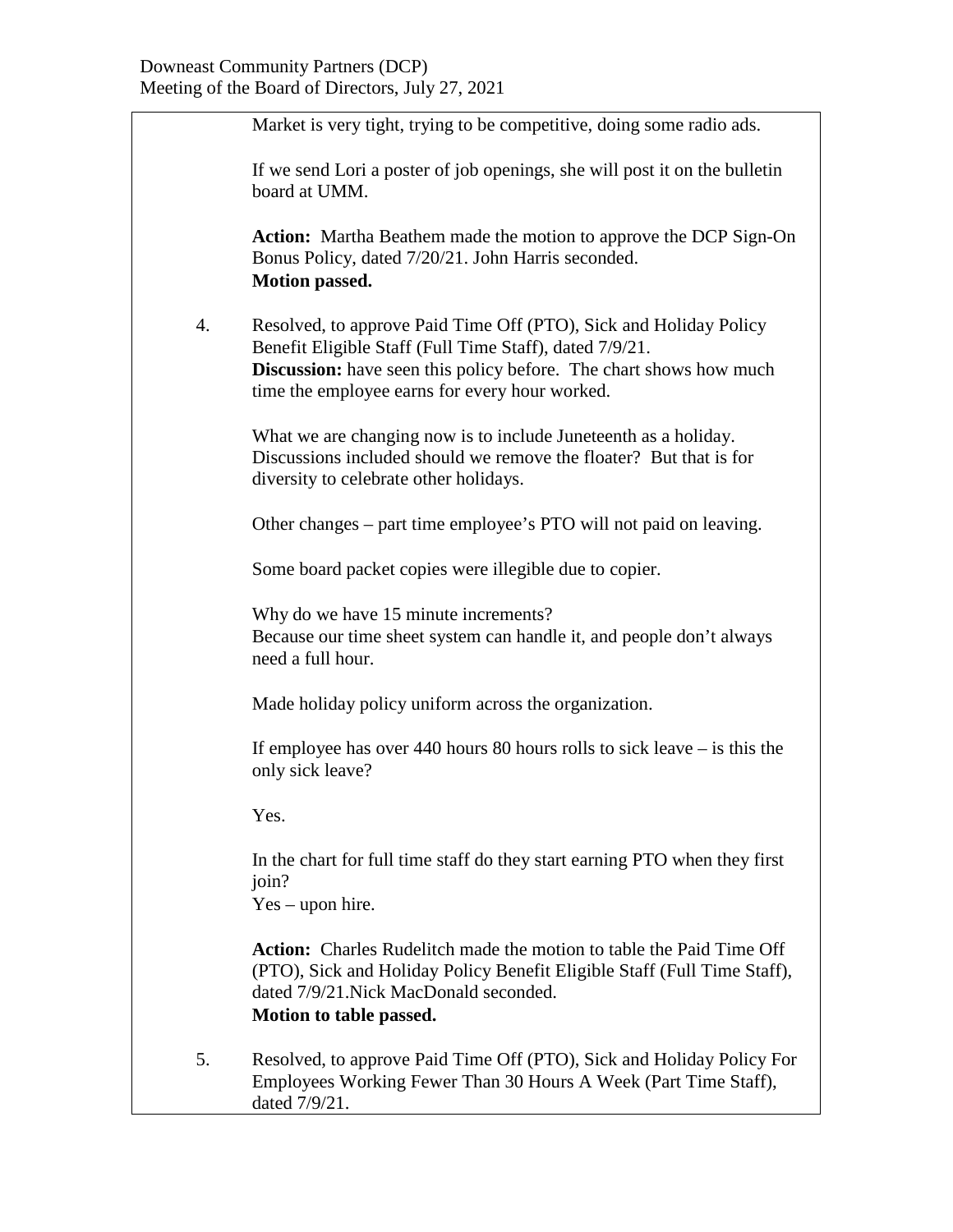|               | <b>Discussion:</b> Same issue with copies.                                                                                                                                                                                                                                                                                                                                                                       |
|---------------|------------------------------------------------------------------------------------------------------------------------------------------------------------------------------------------------------------------------------------------------------------------------------------------------------------------------------------------------------------------------------------------------------------------|
|               | <b>Action:</b> Charles Rudelitch made the motion to table the Paid Time Off<br>(PTO), Sick and Holiday Policy For Employees Working Fewer Than 30<br>Hours A Week (Part Time Staff), dated 7/9/21. Nick MacDonald<br>seconded.                                                                                                                                                                                   |
|               |                                                                                                                                                                                                                                                                                                                                                                                                                  |
|               | Motion to table passed.                                                                                                                                                                                                                                                                                                                                                                                          |
| 6.            | Resolved, to reaffirm DCP Bylaws.<br>Discussion: related to the CSBG contract - requirement that bylaws are<br>reviewed every two years. Noticed it hadn't been done yet, so wanted to<br>do it. Speaking to Grant, there are some things that the governance<br>committee might want to review. These are the bylaws currently in effect.<br>Would like to affirm this and know that adjustments might be made. |
|               | Question: It says we will get the info by mail three days prior to the<br>meeting, does that include email?                                                                                                                                                                                                                                                                                                      |
|               | That will be looked at by Governance committee.                                                                                                                                                                                                                                                                                                                                                                  |
|               | Page one seems to be some things combined that should be separated -<br>board and ED. Could wind up with micromanagement.                                                                                                                                                                                                                                                                                        |
|               | <b>Action:</b> Lori Schnieders made the motion to reaffirm current DCP<br>Bylaws. Ruth Sousa seconded.<br>Motion passed.                                                                                                                                                                                                                                                                                         |
| 7.            | Review DCP Organizational Chart.<br>Discussion: this should be the ED's flexibility to set the chart. In general<br>terms the board should not be setting the chart. It is helpful to have a<br>consultation role. Maybe the Exec Committee could act in that capacity.                                                                                                                                          |
|               | Very valuable to bring it to the board, so they can see things such as too<br>many direct reports, or something else concerning, can bring it forward.                                                                                                                                                                                                                                                           |
|               | Action: no board action. Chart has been reviewed.                                                                                                                                                                                                                                                                                                                                                                |
| IV<br>Reports |                                                                                                                                                                                                                                                                                                                                                                                                                  |
| 1.            | Executive Director Search update – Betsy Fitzgerald                                                                                                                                                                                                                                                                                                                                                              |
|               | Interviewing the last candidate tomorrow. Interview is in person at BRO. Zoom invite is                                                                                                                                                                                                                                                                                                                          |
|               | for Cheryl, who is on vacation.                                                                                                                                                                                                                                                                                                                                                                                  |

2. Development Director's Report – Ruth Sousa Update on activity, learned that Megan was leaving, job is posted, will be advertising in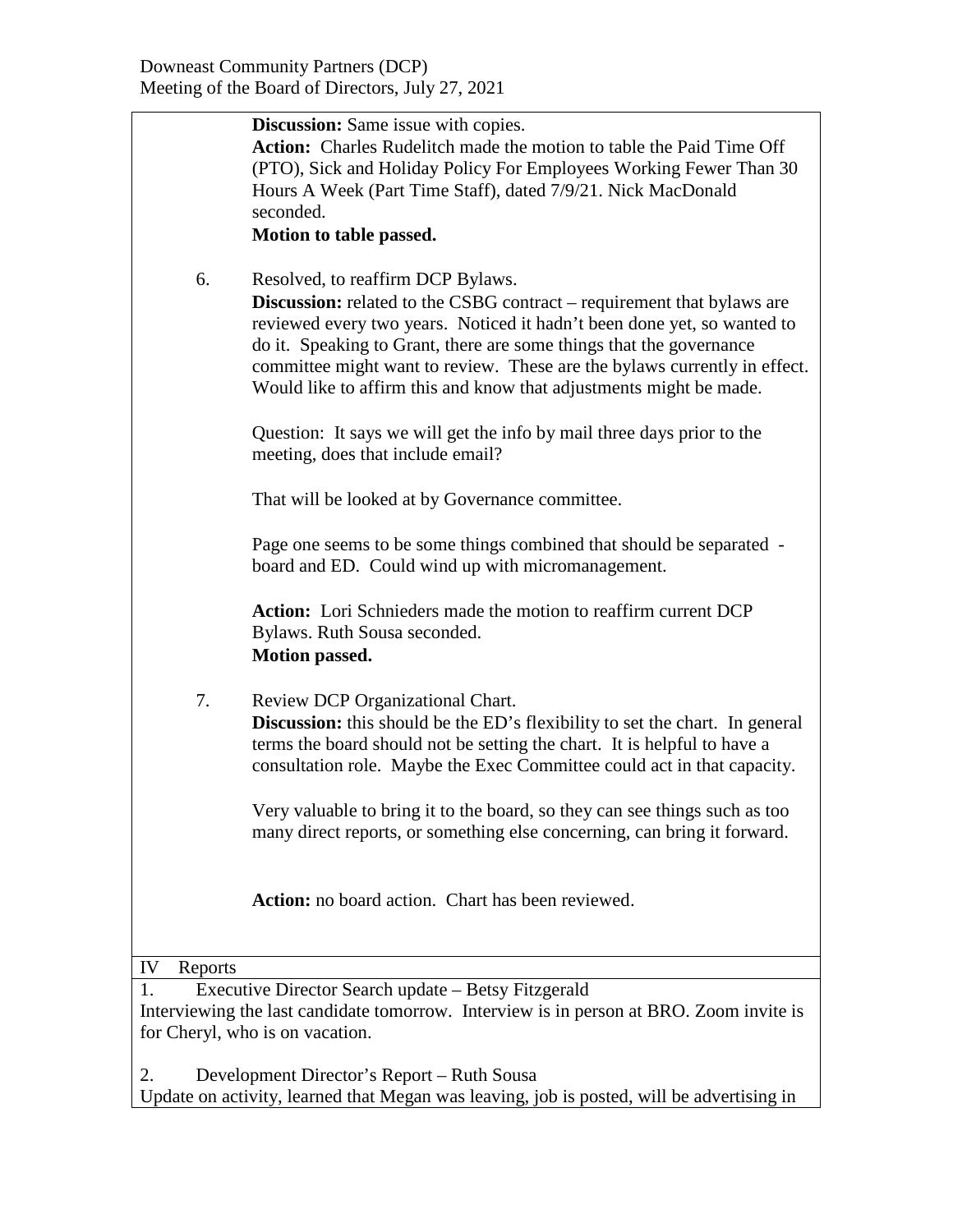## Downeast Community Partners (DCP) Meeting of the Board of Directors, July 27, 2021

the greater Hancock area.

Received \$85,000 in grants since last month, \$13,000 for seed.

Just got notice from MCF that \$20,000 will come from Belvedere.

John and Carol Gray won the FC raffle

3. Interim Executive Directors Report – Kevin Bean Should have my report, only two things to add – today we paid out last bit of ERA Funding – almost 4,000,000 paid out. Anticipate second stage, expected to begin late August, or September, to run through December 2022 or funds are gone. If we run out of funds, we anticipate that more funds will come our way.

I have officially completed and submitted application for PPP loan forgiveness. Deadline was approaching faster than expected.

Have we added staff to Finance division? A lot of admin in rent program.

Actually easy to administer – using Empowor, program staff is entering it all in there, Finance can run a script to get data needed, and Maine Housing is doing compliance testing to check for fraud.

This has jumped our budget from \$12,000,000 to \$15,000,000.

This round was easier than the previous rounds.

Still down one staff person, hired an internal person to replace Stacy's finance duties, assigned her CSBG duties to an internal person. Need to hire another accountant to replace the one who got promoted..

4. Finance Directors Report – Kevin Bean Finance Committee did meet, Lisa will report on that. Lisa:

increase)

CASH – HIGH \$3,215,000 in bank (DOWN \$975,000) A/R – HIGH \$1,032,000 (DOWN \$99,000) OPERATIONS – Currently showing Operations Surplus of **\$70,000** (\$7k

> Temp. Restr. Funds increased \$10,000 for the month Agency Revenues 14% **OVER** budget; Expenses 8% **OVER** budget

## **DIVISIONS:**

TRANSPORTATION – revenues 8% under budget; expenses 2% under budget levels - **\$165,000 DEFICIT (\$5k increase), vehicle expenses are 10% OVER**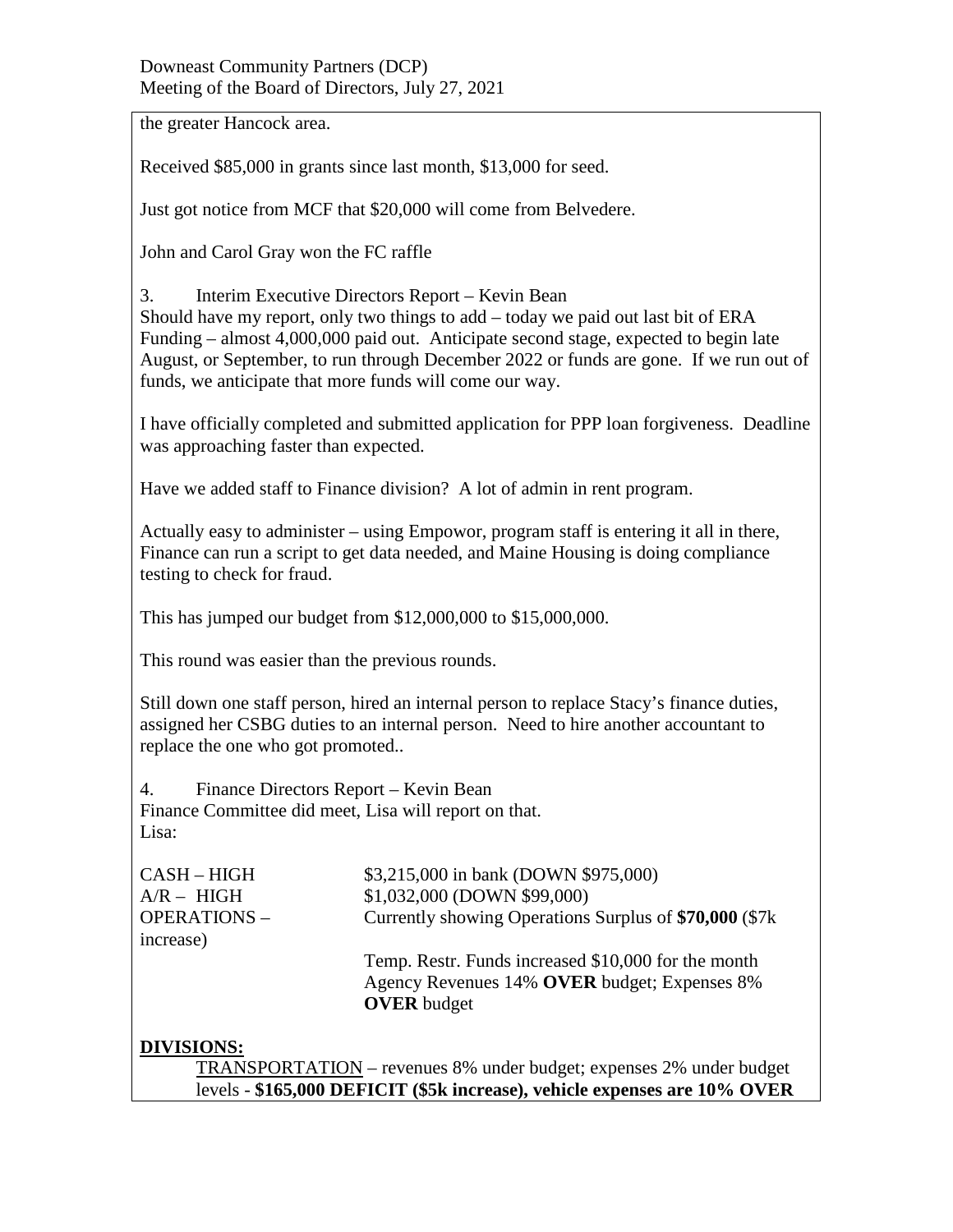**budget.** Last June showed \$98,000 surplus.

ECE - revenues are 2% OVER Budget; expenses 4% Under Budget- **\$143,000 DEFICIT (\$10k increase) (Childcare = \$136,000 DEFICIT). Personnel is 2% Under Budget.**

FC–**Operations current DEFICIT is \$51,000 (\$0 increase)**. Billings were 425 hours, 275 less than expected, with 8 participants at month end. Revenues 11% Under Budget and expenses are 5% under budget.

AHD **– Deficit of \$23,000**. Revenues are 11% under budget, Expenses are 13% over budget, Personnel is 21% over budget, ongoing utilization/reallocation of Personnel costs to CSBG should spread this overage out.

ENERGY SERVICES – revenues are 70% over budget; expenses are 62% over budget (both due to MH Rent Relief \$) - **\$168,000 surplus, \$50,000 surplus for Temporarily Restricted Funds**.

SUPPORTIVE SERVICES - \$49,000 surplus; Revenues 5% Over Budget, Expenses 16% under budget. Care Funds spent this fiscal year = \$29,000.

ADMIN – Revenues are 15% over budget, expenses 1% over budget - **\$246,000 surplus. Investments-\$13,000 increase in June-\$219k surplus YTD; SEED \$69,000 YTD-\$80k budgeted)**

HOUSING – revenues are 13% Under budget, expenses are 16% Under budget - **\$10,000 deficit (\$17,000 deficit for properties)**

## **CONCERNS:**

Transportation – Ridership levels/drivers returning to normal. Housing – Projects remaining strong; Properties only other concern. Friendship Cottage unrestricted funding – LOW BILLABLE HOURS, low participant level. ECE – Childcare revenues during Covid, expense level vs revenue level? Energy Services – None at this time. Admin – Exposure to investment losses. AHD – Membership revenues.

Question for Dale – how are the electric cars working out?

Working out great – range is a little challenging in winter, but better in summer. Rose is the leading user. Got a grant for chargers in Blue Hill, so Rose took a car there, one is in Machias. Transportation is having a bit of a challenge using theirs, but others are using it. Betsy is using one tomorrow to go to our Ellsworth office.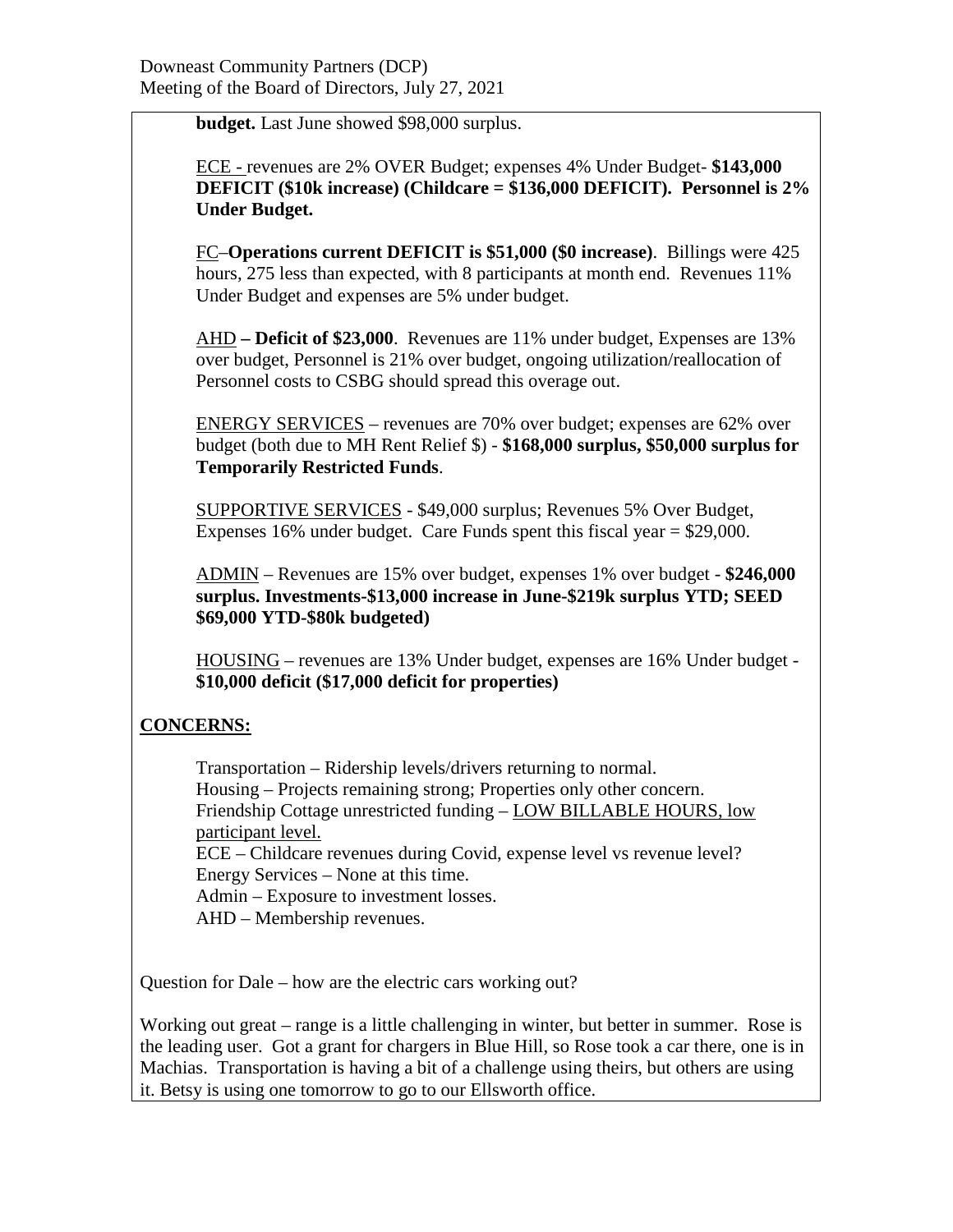5. Director of Early Childhood Programs Report – Melissa Mattes

FFD is starting this week with open houses at both campuses and classes beginning next week. We are very excited to be back in person this year with children and families. We have added a home visiting component for families unable to participate in center based programming. Enrollment is low, but growing.

Recruitment/Enrollment for children – very low; boosting efforts everywhere – radio ads, events, town offices. Programs across Maine and the country are experiencing the same thing. Need to be at full enrollment by January 1.

Ellsworth staffing continues to be challenging. Not many suitable candidates applying; a lot of competition with higher paying jobs, less challenging work.

We have not confirmed a space for the Mt. View or Schoodic programs; still waiting to hear back from the town manager in Sullivan – I have called and emailed.

Heard yesterday that AOS 91 is opening a Pre-K program at the Pemetic school. We had previously discussed partnering with them around this program but were not contacted. I have called and emailed the superintendent and have spoken to the principal at Trenton who will be moving to Pemetic and voice our strong wish to partner. He is agreeable to the idea, but has not yet started at Pemetic. This is an area that we had targeted based on our Community Assessment several years ago and prompted our outreach to the superintendent initially when we started the Trenton collaboration.

Special Education program in Ellsworth is still being planned. Application is completed, awaiting feedback from CDS.

Work on playgrounds set to begin – Mike has been working hard on getting bids/contracts

We are supporting a summer program in Calais that began July 6 and will go until early August.

Head Start grant and budget are due September 1. Awaiting final budget numbers from fiscal to complete the budget. Working with our program specialist in Boston to discuss challenges and approaches.

We are reviewing the latest guidance from CDC and will be updating our protocols accordingly. Schools are keeping a close eye as well on CDC recommendations and we will be complying with each school accordingly.

Applied for one child-care stabilization grant, 120,000 per year, gotten two of those checks so far, applying for second grant that is more money, funded per slot, whether filled or not.

For board members who have not had enrollment/eligibility training, I will send a link to a recorded zoom for you to watch. We will follow up with you for any questions/concerns afterwards.

- 6. Parent Policy Council Minutes from May 19, 2021 and June 16, 2021 (Written)
- 7. Other –

Will you discuss meeting place for next month?

Currently unknown. Perhaps Cherryfield or here again.